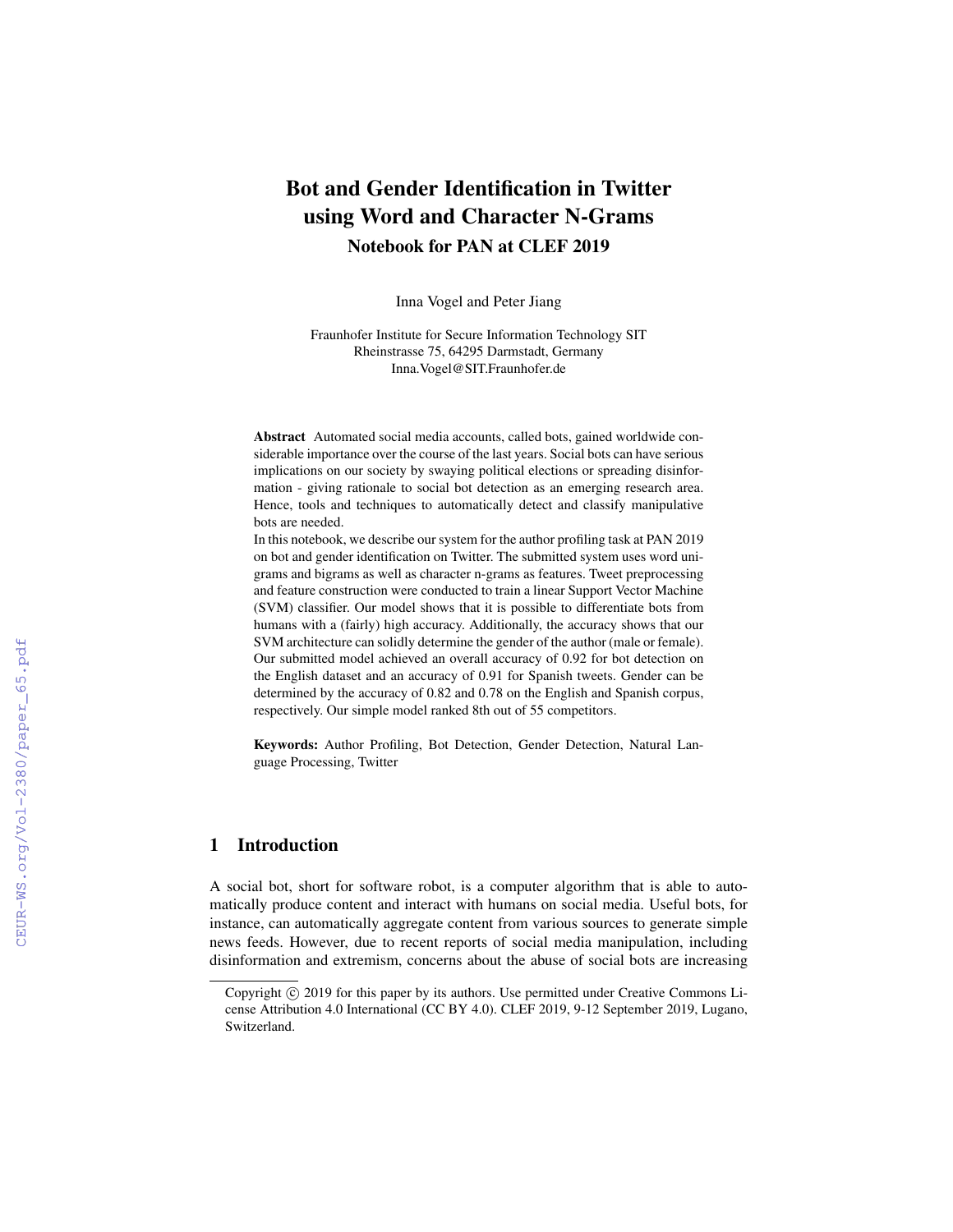[7]. Some bots are very simple and solely retweet posts, whereas others are sophisticated and have the capability to interact with humans [3]. By emulating the behavior of humans, social bots have been used to infiltrate political discourse, manipulate the stock market and spread misinformation, rumors, spam, slander, or even just noise [6]. Therefore, the detection of social bots is an important research area.

Author profiling uses information that is for example available on social media platforms to determine various characteristics of an author, for instance, through the analysis of his or her documents. These traits can be the author's gender, age, personality, or the cultural and social context, such as native language and dialects [19]. Author profiling is not only used in areas like marketing but also as a valuable additional tool in criminal investigations and in security [16].

This year, the author profiling task  $[14]$  of PAN 2019<sup>1</sup> [4] was conceived to investigate whether the author of a Twitter feed is a bot or a human. If the author was decided to be human, an additional task was to infer its gender - either male or female. This year's dataset, which was provided by the PAN organizers, includes two languages: English and Spanish.

In the following chapters, we describe our approach in bot and gender identification in the author profiling task at PAN 2019. First, we summarize the related work (section 2). In section 3, we describe the Twitter data that was provided by the PAN organizers for training purpose. The preprocessing steps and features used to train a linear Support Vector Machine (SVM) are detailed in section 4. We consider the bot and gender profiling challenge as a multi-class, rather than a binary classification problem. Section 5 reports the accuracy scores of our model on the official PAN test dataset, whereas in section 6, we give a review of alternatively tested approaches. Section 7 concludes our work with a brief discussion.

# 2 Related Work

Bot Classification. Gilani at al. [8] analyzed behavioral characteristics of bots and humans in Twitter data, such as likes, retweets, user replies and mentions, activity or the size of the uploaded content. They also counted the shared URLs and the followerfriend ratio of each Twitter user account. For data collection, preprocessing, annotation and analysis the framework known as *Stweeler* [9] was used. The authors [8] observed that humans generate more novel content, whereas bots rely on retweeting. Also, bots have a higher propensity to share URLs and upload media (such as images and videos) more frequently than humans.

Varol et al. [20] introduced a Twitter bot detection framework that extracts more than a thousand features from six different classes of Twitter users data and metadata. Extracted features are, for example, the number of friends of the Twitter user, the tweeted content, sentiment found in the text or his or her activity time series. The extracted features were then used to train different models in order to detect social bots. By using a 5-fold cross-validation procedure, the trained Random Forest classifier achieved an accuracy of 0.95 AUC.

<sup>&</sup>lt;sup>1</sup> PAN at CLEF 2019 Bots and Gender Profiling: https://pan.webis.de/clef19/pan19-web/authorprofiling.html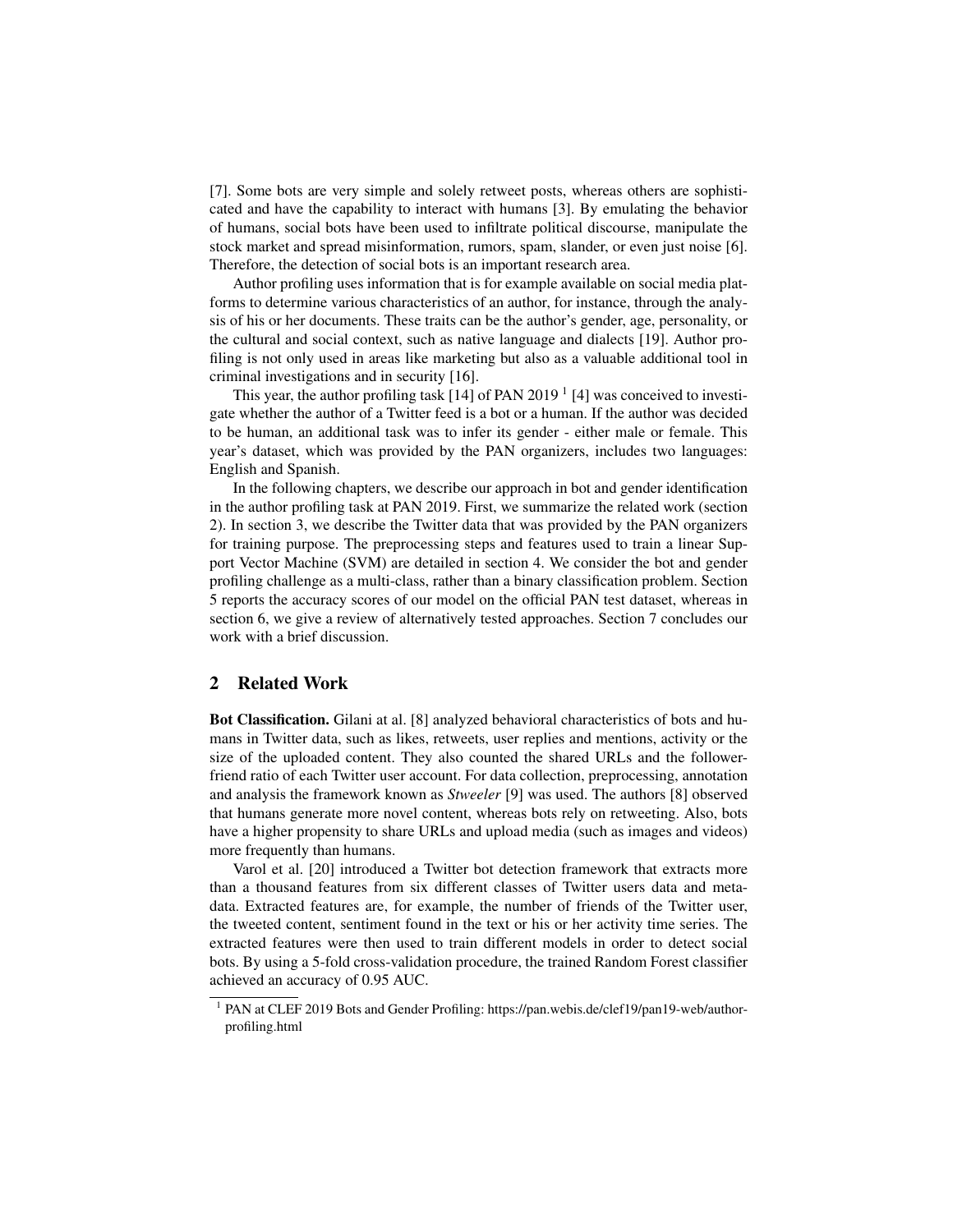Gender Detection. While in 2017 the objective was to identify gender and language variety in twitter data in four languages (English, Spanish, Arabic, and Portuguese) [17], the focus of the 2018 task was to address gender identification from a multimodal perspective. For this, not only texts, but also images were given for the classification task [15].

Rao at al. [18] performed gender detection on tweets written in English using a Support Vector Machine (SVM). By combining n-grams and sociolinguistic features like emoticons or alphabetic character repetitions, they were able to achieve an accuracy of 0.72. Basile et al. [2] also trained a SVM with the combination of character and tf-idf n-grams and report an overall accuracy of 0.83. Following another approach, Martinc et al. [12] achieved an accuracy of 0.82 by training a Logistic Regression classifier in combination with a variety of features like character, word, and POS n-grams, emoticons, sentiments, character flooding and list of words.

Besides linguistic features, researchers have also analyzed language independent features to predict the gender of users. Alowibdi et al. [1] presented a novel approach by utilizing color-based features extracted from the profile layout colors (i.e. background) on Twitter. They claim their approach to be scalable, efficient and to have low computational complexity. [1] applied four different classifiers, namely Probabilistic Neural Network (PNN), Decision Tree (DT), Naïve Bayes (NB) and Naïve Bayes / Decision-Tree Hybrid (NB-Tree), each with 10-fold cross-validation. They stated that NB-Tree performed with an accuracy of around 0.70 consistently in all their experiments.

### 3 Dataset Description

The provided training dataset of the bots and gender profiling task [14] at PAN 2019 consists of 4,120 English and 3,000 Spanish Twitter user accounts. Each of these XML files contains 100 tweets per author. Every tweet is stored in a *<document>* XML tag. Figure 1 shows the dataset structure for bot and gender detection.

Every author was coded with an alphanumeric author-ID. The English language folder contains 2,060 bot texts, 1,030 female and the same amount of male texts. The Spanish folder is smaller than the English one and includes 1,500 bot texts and 750 texts

| <xml files="" text=""></xml> |       |      |
|------------------------------|-------|------|
| <b>Bot</b>                   | Human |      |
| Female                       |       | Male |

Figure 1. Dataset Structure of the PANs 2019 Bots and Gender Profiling Task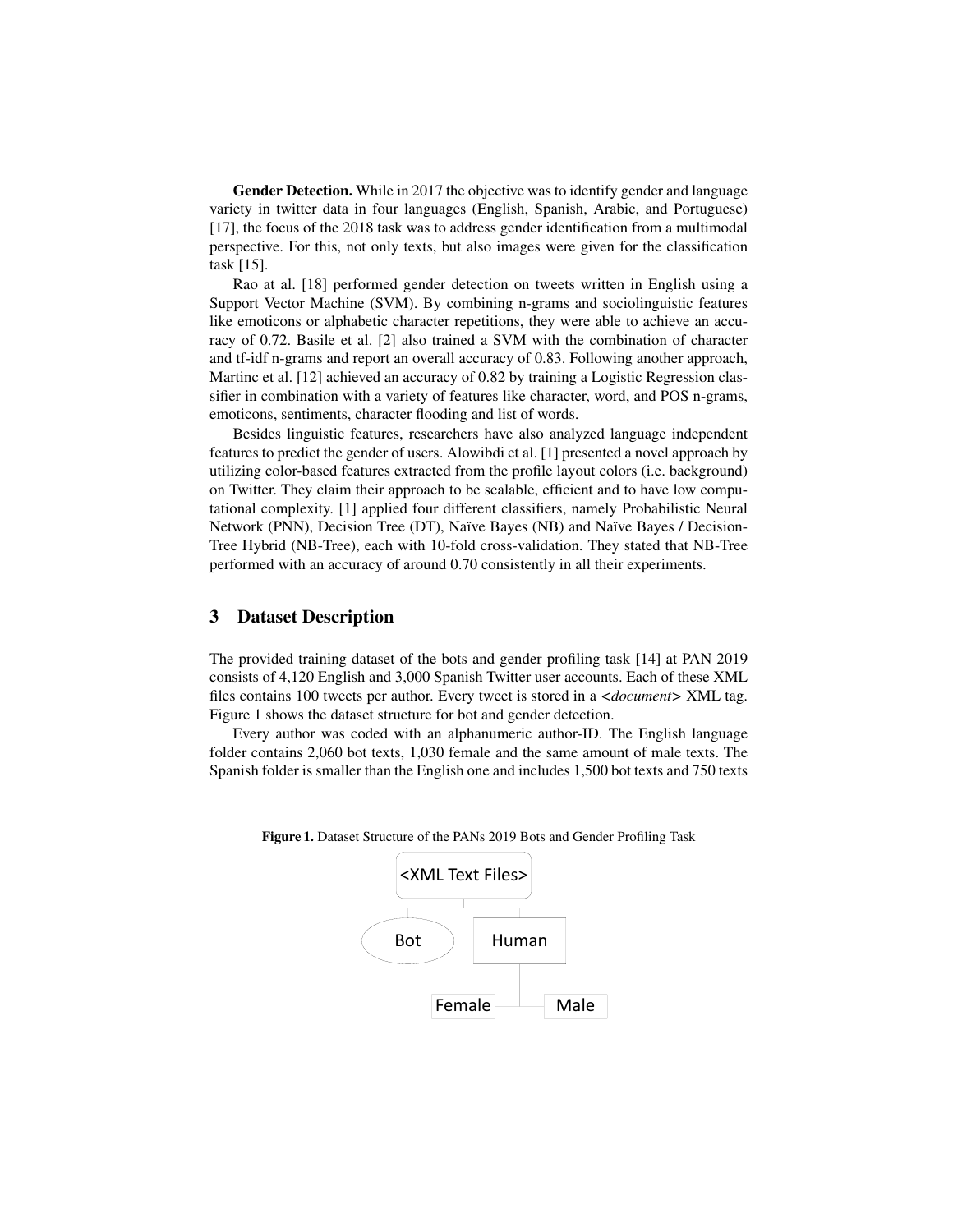|             | English (EN) |                        |            | Spanish (ES)           |  |  |
|-------------|--------------|------------------------|------------|------------------------|--|--|
|             | <b>Bot</b>   | Gender (Female & Male) | <b>Bot</b> | Gender (Female & Male) |  |  |
| Training    | 1.440        | 720 x 2                | 1.040      | 520 x 2                |  |  |
| <b>Test</b> | 620          | $310 \times 2$         | 460        | $230 \times 2$         |  |  |
| Total       | 2.060        | 2.060                  | 1.500      | 1.500                  |  |  |

Table 1. Train and Test Split of the Bots and Gender Profiling Dataset as recommended

per gender. To avoid overfitting while training a classifier, the data is split into a training (70%) and testing (30%) set - as recommended by the PAN organizers (see Table 1).

When considering the binary classification problem "Bot vs Human", the dataset is balanced. But if it is reformulated to a three-class problem, the "Bot" class predominates the two gender classes- "Male" and "Female". Unbalanced data refers to an unequal distribution of class instances. This imbalance can be reduced to a great extent by employing the "Undersampling" technique. By randomly removing samples from the majority class, this simple method allows creating balanced datasets that, in theory, result in classifiers that are not biased towards a certain class. By undersampling the bot class we took the risk leaving out important instances that may provide important differences between the three classes.

The number of English bot texts was reduced from 2,060 to 1,030, according to the size of male and female authors per class. The Spanish bot texts were reduced from 1,500 to 750 instances. Additionally, we partitioned the training dataset into three smaller sets. 50% of the data was used for training, 25% for tuning and 25% for testing the performance of the SVM. Following common practice, the validation split was used to optimize the parameters of the model.

The gold-standard was only accessed through the TIRA [13] evaluation platform provided by the PAN organizers.

## 4 Methodology

In the following, the same approach is applied for each language. First, we preprocess the Twitter data to handle idiosyncrasies such as hashtags, URLs and user mentions. Afterwards, word unigrams, and bigrams, as well as character n-grams in the range from 3 to 5 are extracted as features which serve as input to train a Support Vector Machine (SVM).

#### 4.1 Preprocessing

The preprocessing pipeline is for both languages (English and Spanish) nearly the same. The following steps are performed to clean and structure the Tweets:

- 1. Concatenation of all 100 tweets per author into one string.
- 2. Lowercasing all characters.
- 3. Removing white space.
- 4. Replacing URLs with the placeholder *<URL>*.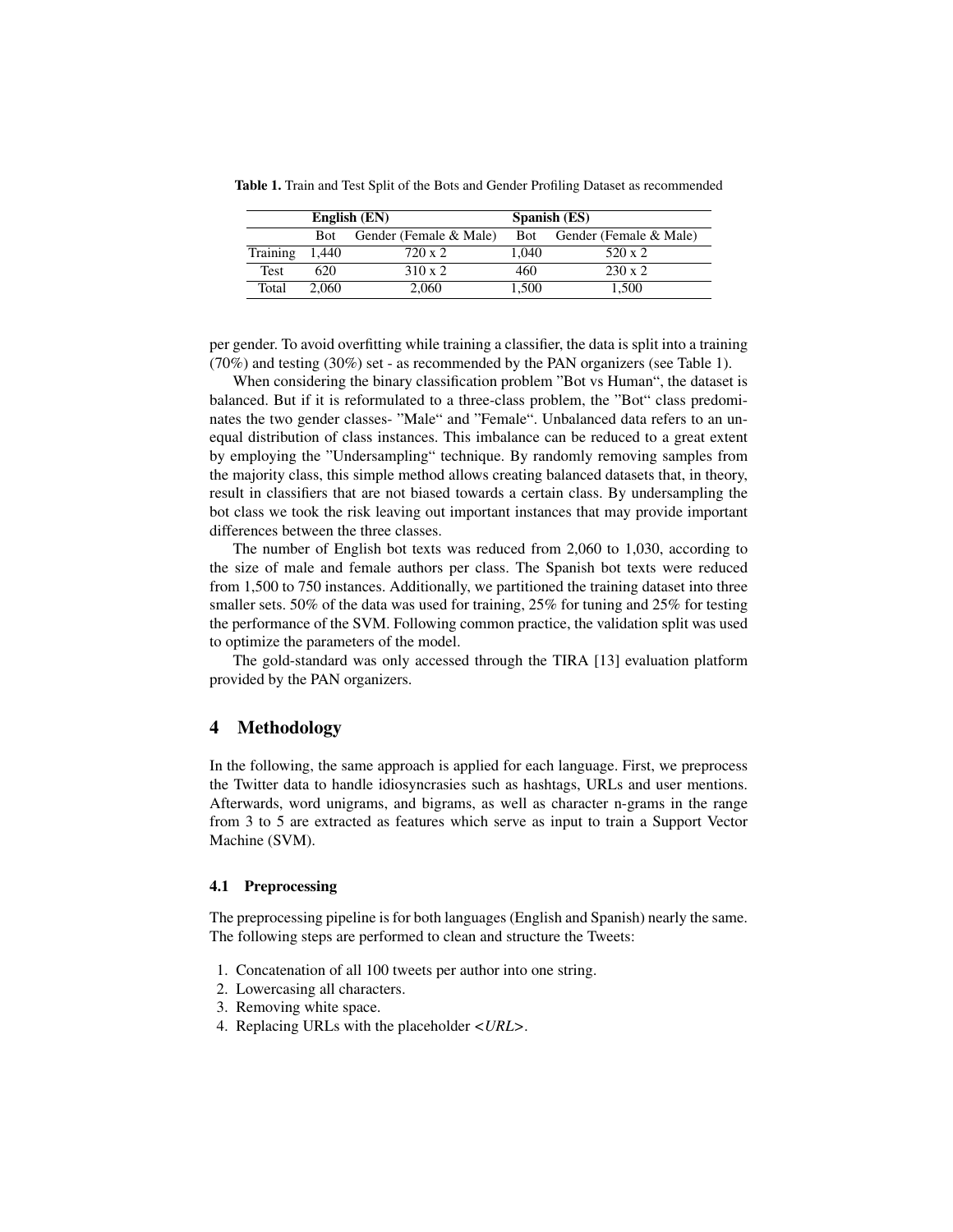- 5. Deleting irrelevant signs, e.g. *"+,\*,/,"*.
- 6. Replacing all hashtags and attached tokens with the placeholder *<HashTag>*.
- 7. Replacing user mentions (e.g. @username) with the placeholder *<UsernameMention>*.
- 8. Sequences of the same characters with a length greater than three are removed.
- 9. Removing words with less than three characters.
- 10. Removing stopwords by using the NLTK (Natural Language Toolkit) list of stopwords for the English and Spanish language.
- 11. To tokenize the words we used the *TwitterTokenizer* from the NLTK library. The TwitterTokenizer is adapted for Twitter and other forms of casual speech used in social networks. It contains some regularization and normalization features (e.g. converting tweets to lowercase and vice-versa, removing username mentions and reducing the length of words in the tweet with repeated characters).

#### 4.2 Features

Since the two languages process different datasets, two separate classification models for each language were trained. We tested different feature sets and experimented with hyper-parameter tuning, manually and by employing scikit-learn's grid search function. The hyper-parameters were tuned for each language model separately. Different experiments are discussed in Section 6.

After preprocessing, a term frequency distribution (tf) on the two datasets was performed. We concatenated the training, validation and test sets. The three most frequently used tokens by bots are:

- a) URLs (token *<URL>*)
- b) Hash Tags (token *<HashTag>*)
- c) and @-mentions (token *<UsernameMention>*)

While bots have a higher propensity to share URLs, humans tend to primarily refer to other users (or accounts) by using @-mentions (marked as *<UsernameMention>* token during preprocessing). Besides referring to other users, humans share URLs and use hashtags (identified as second and third most used token). This analysis shows that special attention should be given to these tokens when Twitter texts are preprocessed.

According to the frequency distribution, the 10,000 most frequently used tokens in the training set were stored in a dictionary. When building the vocabulary, terms that have a document frequency lower than 2 were ignored.

We used scikit-learn's term frequency-inverse document frequency (tf-idf) weighting function (*tfidfVectorizer*) to convert the tokens to a matrix of tf-idf features in order to build a vector pipeline for each language. The following n-gram features for both languages were used:

- a) word unigrams and bigrams
- b) character n-grams in the range 3 to 5

The way the word and character selection was conducted is inspired by Daneshvar and Inkpen [5]. The authors presented their gender identification approach for Twitter texts at the author profiling shared task at PAN in 2018 in which their model was ranked second.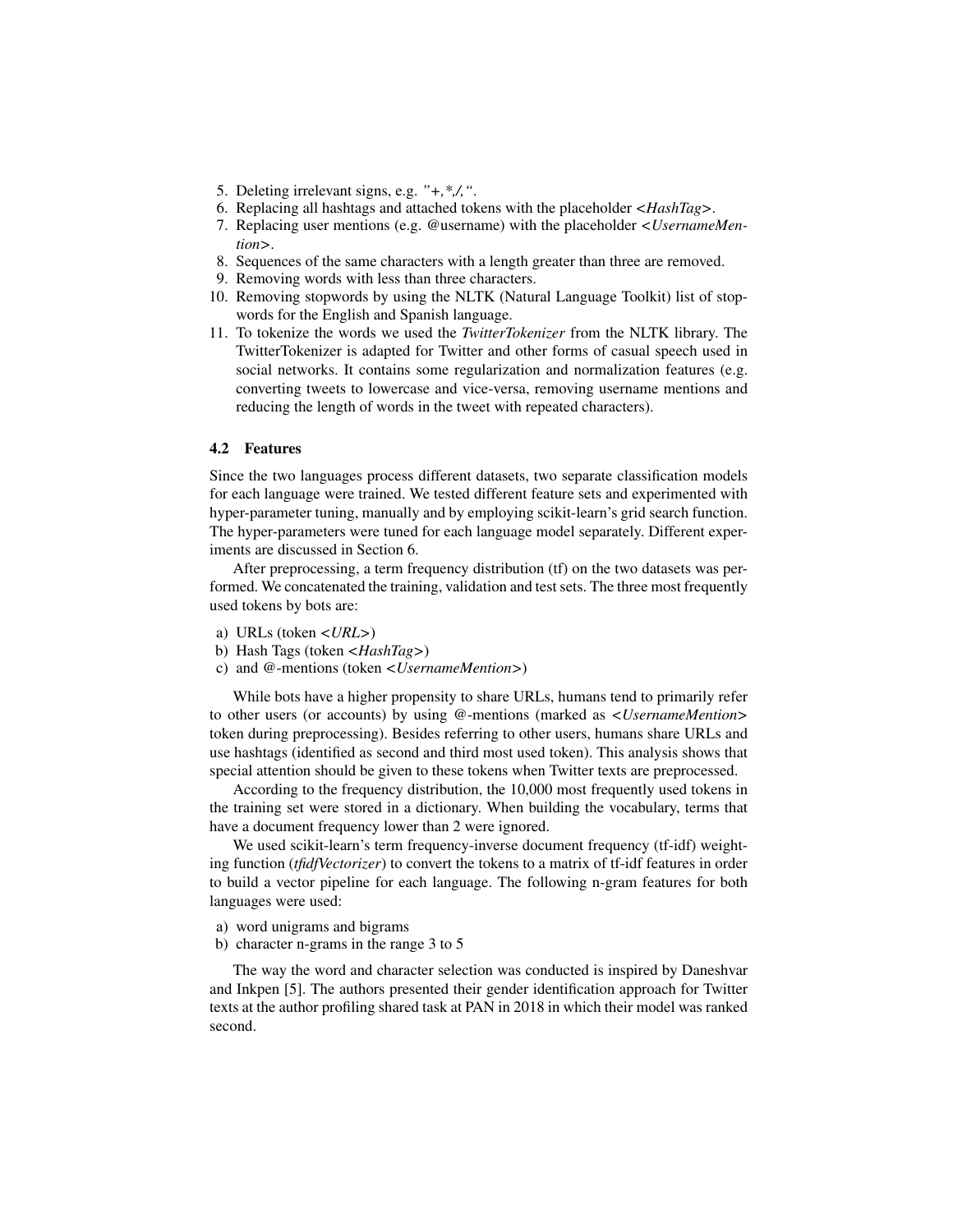#### 4.3 Machine Learning Algorithm

To train a classifier we used a linear SVM with different types of word and character ngrams as features. As we consider the task a multi-class classification problem, the OVR ("One-vs.-Rest") decision function was used. OVR combines multiple binary SVMs to solve the multi-class classification task with the training of multiple number of classes [11]. Our three classes to train are: "Bot", "Male" and "Female". Using OVR each SVM classifies samples into the corresponding class against all the others [10].

In order to avoid overfitting when experimenting with the training set, we split the data provided by the organizers in three parts. For training, we used 50% of the data. The other half of the dataset was divided equally as validation and test set (each 25% of the text data). During the experiments, the model did not see the test set. Parameter tuning was performed on the validation data set. Finally, each model was tested on the official PAN 2019 test set for the Author Profiling task on the TIRA platform [13]. The classification results are provided in the following section.

### 5 Results

The performance of the author profiling task was ranked by accuracy. Table 2 shows the scores for our final system performed on the "early bird" training set, as well as the accuracy scores on the official test set. Accuracy scores were calculated individually for each language. First, the accuracy for identifying bot vs. human was calculated. Then, in the case of a human, the accuracy of predicting the human as male or female was calculated. Each model was trained on 50% of the test data. Hyper parameters were tuned on the 25% validation split. Finally, the submitted model was tested on the official PAN 2019 test set on the TIRA platform. The results are displayed in Table 2.

Table 2. Accuracy Scores for Bot and Gender Detection on the "Early Bird" and Official PAN 2019 Test Dataset

|                 | "Early Bird" Dataset |      | <b>Test Data Set</b> |      |
|-----------------|----------------------|------|----------------------|------|
| Language        | EN                   | ES   | ΕN                   | ES   |
| Bot vs. Human   | 0.97                 | 0.97 | 0.92                 | 0.91 |
| Male vs. Female | 0.94                 | 0.93 | 0.82                 | 0.78 |

## 6 Other Tested Methods and Features

Next to the preprocessing and feature selection steps already described, we also examined other features and data structure techniques. Apart from the presented SVM with a linear kernel, we also tested other classifiers, namely CNN and the Random Forest Classifier. In our experiments these two classifiers were not able to keep up with the linear SVM classifier in terms of performance.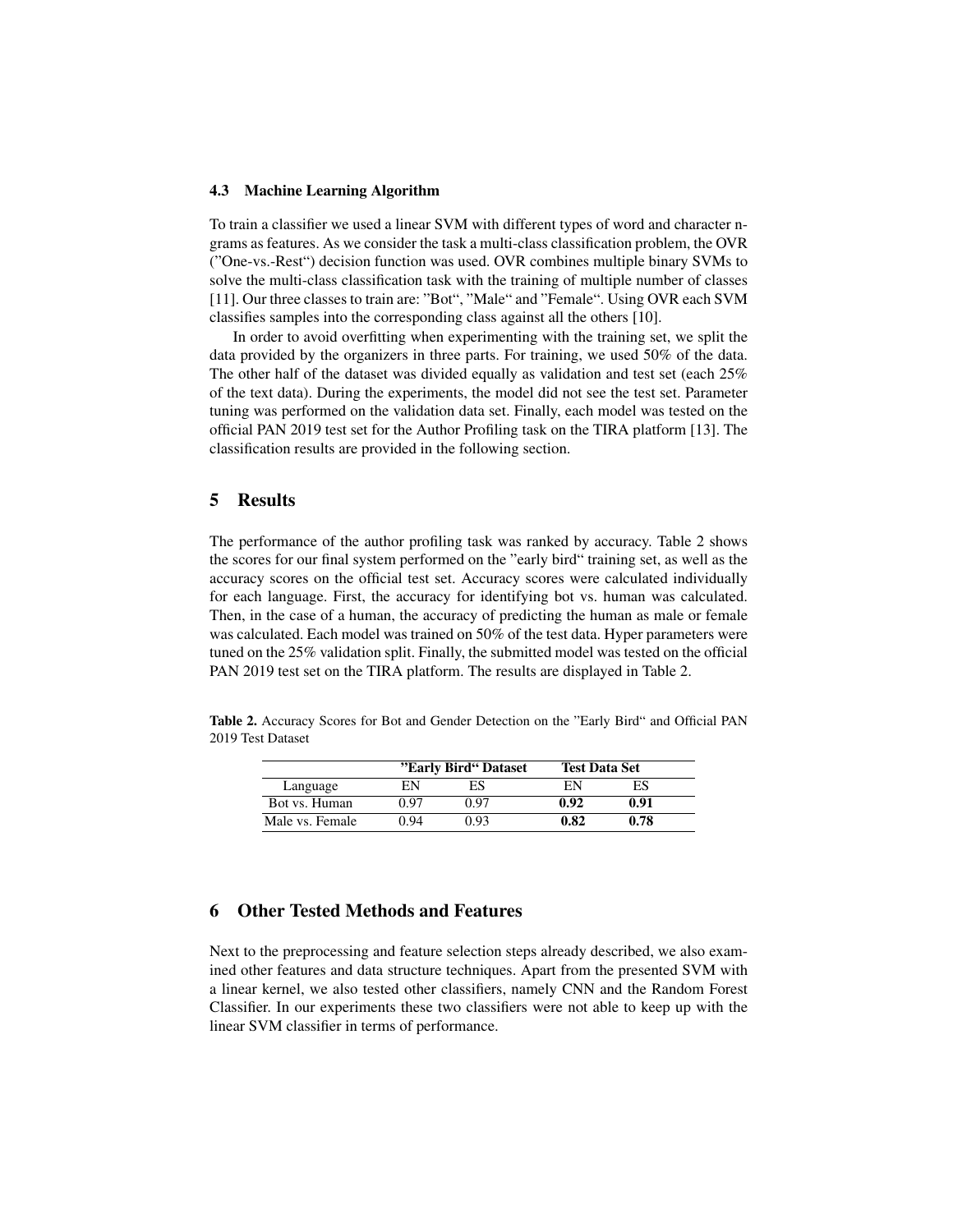In our first experiments, Twitter data was cleaned by removing URLs, hashtags, retweets (RT) and user mentions. Experiments have shown that these features are essential for the bot detection task on Twitter data. To vectorize our tokens, we first worked with total and relative word frequencies as well as with converting the tokens to tf-idf features. The vector length ranged between 1,000 and 10,000 most frequent tokens. Our experiments showed that the accuracy dropped when the hyper-parameters were tuned using scikit-learn's grid search function. Table 3 shows the results of our experiments tested on the "early bird" test dataset.

|                              | Bot vs. Human |      | Male vs. Female |      |  |
|------------------------------|---------------|------|-----------------|------|--|
|                              | EN            | ES   | EN              | ES   |  |
| <b>Token Total Frequency</b> | 0.91          | 0.83 | 0.65            | 0.64 |  |
| Token Relative Frequency     | 0.73          | 0.83 | 0.53            | 0.64 |  |
| (Grid Search Tuning)         |               |      |                 |      |  |
| Token TF-IDF Vectorization   | O 92.         | 0.78 | 0.81            | 0.61 |  |

Table 3. Accuracy Scores for Bot and Gender Detection Experiments on the PAN 2019 "Early Bird" Test Dataset

# 7 Discussion and Conclusion

In this notebook, we described our system for the author profiling task at PAN 2019 on bot and gender detection. A SVM was trained to classify a text produced either by a bot or a human. And in case of a human, whether the text was written by a male or female author. By using word unigrams and bigrams as well as character n-grams as features, our model demonstrated that computer algorithms, which are able to automatically produce content, are detectable with high accuracy.

Since we considered the author profiling challenge as a multi-class, rather than a binary classification problem, we restructured the provided Twitter data by undersampling the bot data. In doing so, we created three balanced datasets (bot, male and female), avoiding the classifier being biased towards the "Bot" class.

As far as the preprocessing of raw data is concerned, it is worth to mention that special attention should be paid to URLs, hashtags and user mentions, as these features can help to improve the performance of a classifier. After performing a term frequency distribution on the English and Spanish dataset each, the assumption that bots have a higher propensity to share URLs, while humans tend to primarily refer to other users by using @-mentions, was confirmed.

We experimented with different features, vectorization techniques and dimensionality sizes. Our model performed best by using 10,000 most common word unigrams and bigrams as well as character n-grams in the range of 3 to 5 with official final scores of 0.92 for English and 0.91 for Spanish bot detection. With regard to gender recognition, an accuracy of 0.82 and 0.78, respectively, could be achieved for the English and Spanish data sets. Our simple approach ranked 8th out of 55 competitors.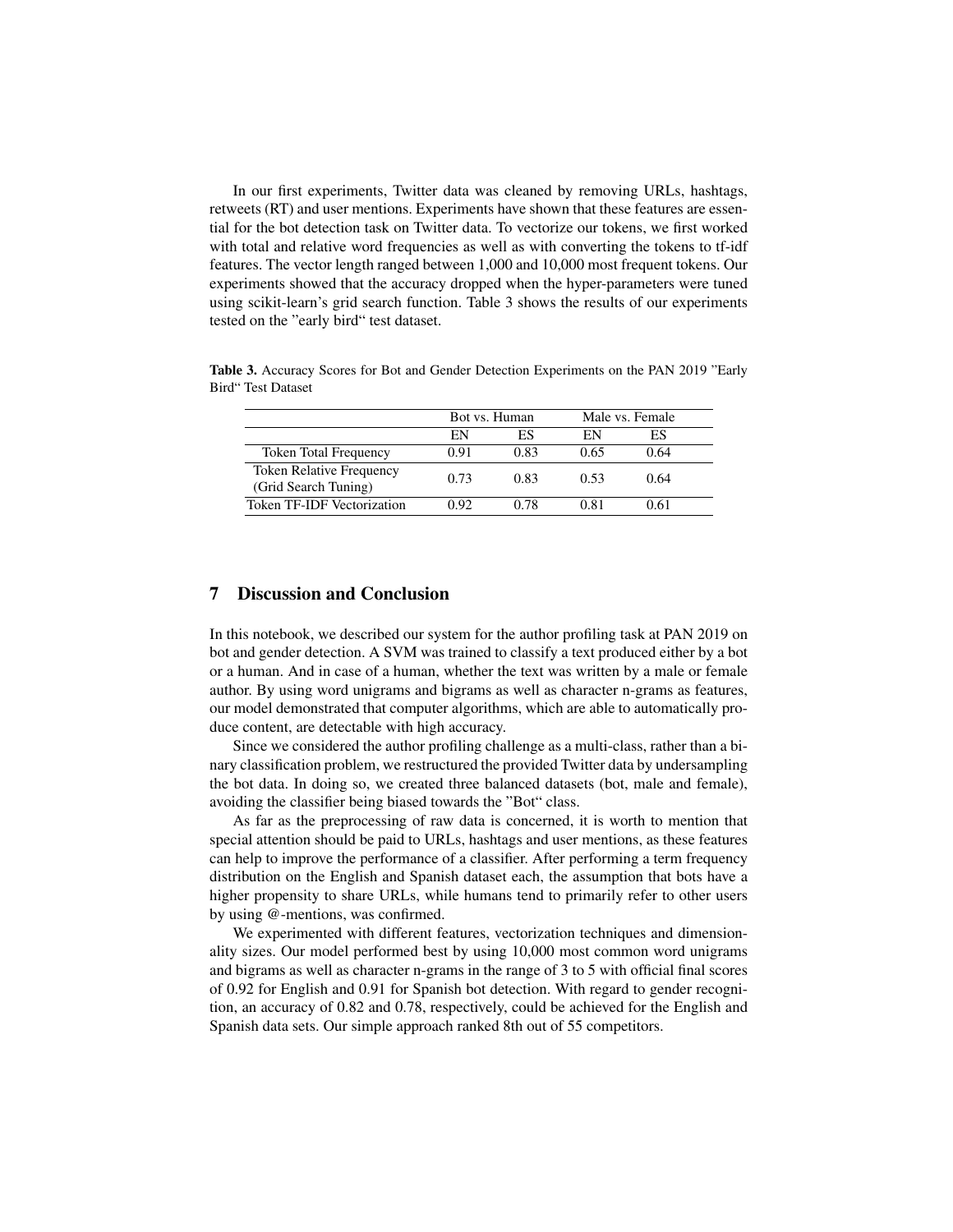# Acknowledgements

This work was supported by the German Federal Ministry of Education and Research (BMBF) under the project "DORIAN" (Scrutinise and thwart disinformation).

### References

- 1. Alowibdi, J.S., Buy, U.A., Yu, P.: Language independent gender classification on twitter. In: Proceedings of the 2013 IEEE/ACM international conference on advances in social networks analysis and mining. pp. 739–743. ACM (2013)
- 2. Basile, A., Dwyer, G., Medvedeva, M., Rawee, J., Haagsma, H., Nissim, M.: Is there life beyond n-grams? a simple svm-based author profiling system. In: Working Notes of CLEF 2017-Conference and Labs of the Evaluation Forum (2017)
- 3. Boshmaf, Y., Muslukhov, I., Beznosov, K., Ripeanu, M.: Design and analysis of a social botnet. Computer Networks 57(2), 556–578 (2013)
- 4. Daelemans, W., Kestemont, M., Manjavancas, E., Potthast, M., Rangel, F., Rosso, P., Specht, G., Stamatatos, E., Stein, B., Tschuggnall, M., Wiegmann, M., Zangerle, E.: Overview of PAN 2019: Author Profiling, Celebrity Profiling, Cross-domain Authorship Attribution and Style Change Detection. In: Crestani, F., Braschler, M., Savoy, J., Rauber, A., Müller, H., Losada, D., Heinatz, G., Cappellato, L., Ferro, N. (eds.) Proceedings of the Tenth International Conference of the CLEF Association (CLEF 2019). Springer (Sep 2019)
- 5. Daneshvar, S., Inkpen, D.: Gender identification in twitter using n-grams and lsa: Notebook for pan at clef 2018. In: CLEF (2018)
- 6. Ferrara, E., Varol, O., Davis, C., Menczer, F., Flammini, A.: The rise of social bots. Commun. ACM 59(7), 96–104 (Jun 2016), http://doi.acm.org/10.1145/2818717
- 7. Gayo-Avello, D.: Social media won't free us. IEEE Internet Computing 21(4), 98–101 (2017)
- 8. Gilani, Z., Farahbakhsh, R., Tyson, G., Wang, L., Crowcroft, J.: Of bots and humans (on twitter). In: Proceedings of the 2017 IEEE/ACM International Conference on Advances in Social Networks Analysis and Mining 2017. pp. 349–354. ACM (2017)
- 9. Gilani, Z., Wang, L., Crowcroft, J., Almeida, M., Farahbakhsh, R.: Stweeler: A framework for twitter bot analysis. In: Proceedings of the 25th International Conference Companion on World Wide Web. pp. 37–38. International World Wide Web Conferences Steering Committee (2016)
- 10. Hong, J.H., Cho, S.B.: Multi-class cancer classification with ovr-support vector machines selected by naïve bayes classifier. In: King, I., Wang, J., Chan, L.W., Wang, D. (eds.) Neural Information Processing. pp. 155–164. Springer Berlin Heidelberg, Berlin, Heidelberg (2006)
- 11. Huang, D., Zhang, X., Huang, G.: Advances in Intelligent Computing: International Conference on Intelligent Computing, ICIC 2005, Hefei, China, August 23-26, 2005, Proceedings. No. Teil 1 in Lecture Notes in Computer Science, Springer Berlin Heidelberg (2005), https://books.google.de/books?id=ZiAHCAAAQBAJ
- 12. Martinc, M., Skrjanec, I., Zupan, K., Pollak, S.: Pan 2017: Author profiling-gender and language variety prediction. In: CLEF (Working Notes) (2017)
- 13. Potthast, M., Gollub, T., Wiegmann, M., Stein, B.: TIRA Integrated Research Architecture. In: Ferro, N., Peters, C. (eds.) Information Retrieval Evaluation in a Changing World - Lessons Learned from 20 Years of CLEF. Springer (2019)
- 14. Rangel, F., Rosso, P.: Overview of the 7th Author Profiling Task at PAN 2019: Bots and Gender Profiling. In: Cappellato, L., Ferro, N., Losada, D., Müller, H. (eds.) CLEF 2019 Labs and Workshops, Notebook Papers. CEUR-WS.org (Sep 2019)